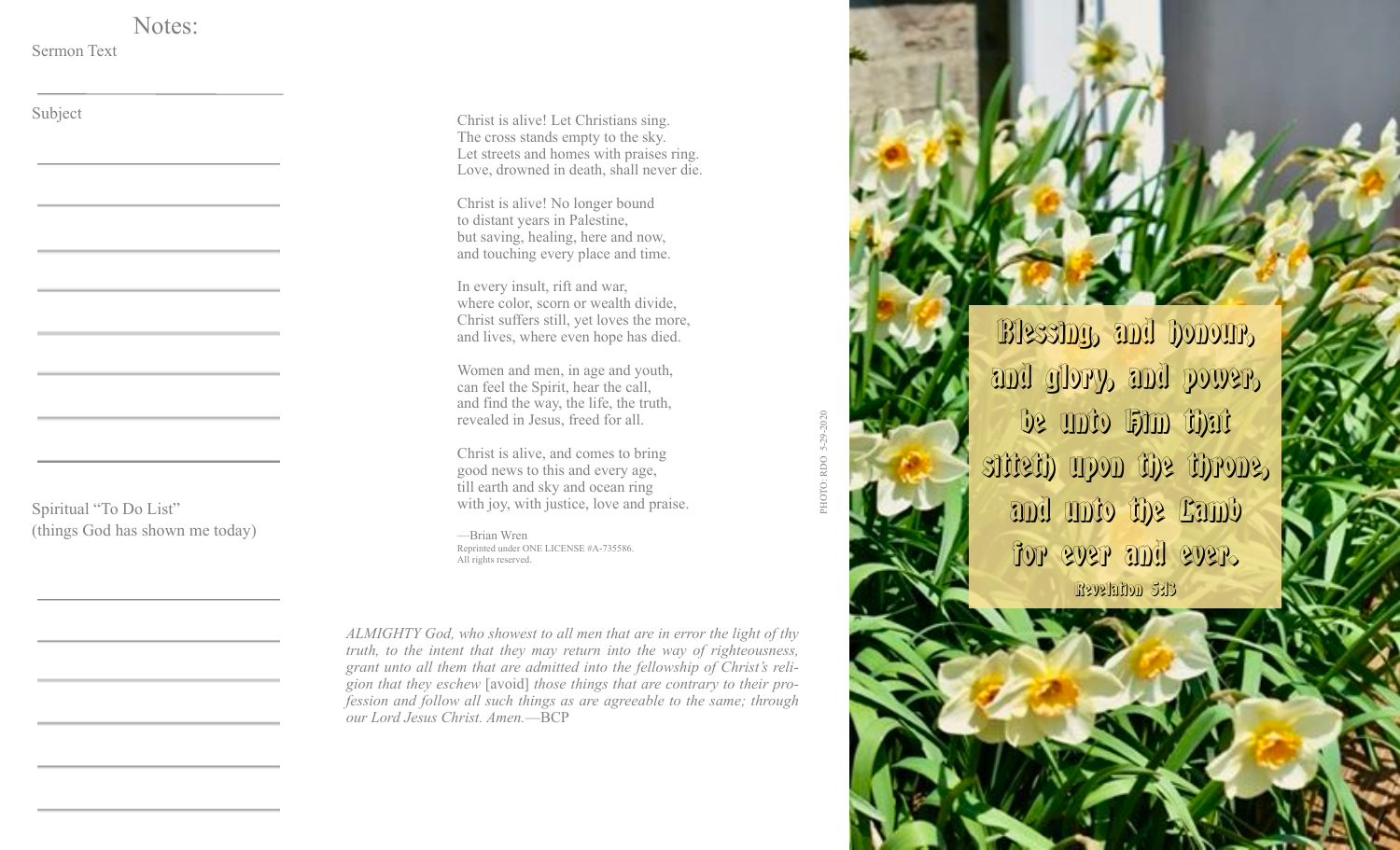## Notes:

| <b>Prayer Requests</b><br>• This week we are praying especially for our sister church at<br>Archdale, NC. Derald Hunt is the pastor.<br>• Pray for our nation during this uncertain time. Pray for the pulling<br>down of the strongholds of evil in our land. (II Corinthians 10:4)<br>• Pray for the Ukranians, the Russian protesters, and Christians in<br>danger all over the world.<br>• Continue to pray for:<br>• Special requests for those on our hearts, especially Byron S.,<br>Ethan, Rowan S., Joshua M., and Steven H.<br>• The village of Middleburgh, that we will reach people with<br>hungry hearts and have fruitful results in our ministry.<br>• Missionaries: Nichole Barr, the Davises, the Easleys, B. Fay.<br>the Himelicks, the Millses, R. Moulton, the Samborskis, Jack<br>Sherman, Judy Sherman, and the T. Shermans.<br>· Bible Colleges - GBSC, PVBI, AWC, UBC, HSBC<br>· Safety and protection for our Armed Forces.<br>• Our President, Congress, and Supreme Court, that they may<br>make righteous choices.<br>• Pray for these physical need requests:<br>· William Tillis, Sharon Major, Pat and Marie Rooney, Mary<br>Braun (Victory Trio), Karen Mills, Garry and Junice Spriggs,<br>Janet Albertson, Rollin Mitchell.<br>• Other requests:<br>· Kenneth Hulbert, Lois Schenck.<br><b>• Early Woodland requests:</b><br>· James, Dick, Joanne<br><b>Suggested Daily Scripture Reading</b><br>Sunday<br>Monday<br>Tuesday<br>Wednesday |                                                                               |                                                                         |                                                                         | Other announcements<br>& prayer requests                                   |  |
|-------------------------------------------------------------------------------------------------------------------------------------------------------------------------------------------------------------------------------------------------------------------------------------------------------------------------------------------------------------------------------------------------------------------------------------------------------------------------------------------------------------------------------------------------------------------------------------------------------------------------------------------------------------------------------------------------------------------------------------------------------------------------------------------------------------------------------------------------------------------------------------------------------------------------------------------------------------------------------------------------------------------------------------------------------------------------------------------------------------------------------------------------------------------------------------------------------------------------------------------------------------------------------------------------------------------------------------------------------------------------------------------------------------------------------------------------------------------------------|-------------------------------------------------------------------------------|-------------------------------------------------------------------------|-------------------------------------------------------------------------|----------------------------------------------------------------------------|--|
|                                                                                                                                                                                                                                                                                                                                                                                                                                                                                                                                                                                                                                                                                                                                                                                                                                                                                                                                                                                                                                                                                                                                                                                                                                                                                                                                                                                                                                                                               |                                                                               |                                                                         |                                                                         |                                                                            |  |
|                                                                                                                                                                                                                                                                                                                                                                                                                                                                                                                                                                                                                                                                                                                                                                                                                                                                                                                                                                                                                                                                                                                                                                                                                                                                                                                                                                                                                                                                               |                                                                               |                                                                         |                                                                         |                                                                            |  |
| ОT<br>NT<br>PSA                                                                                                                                                                                                                                                                                                                                                                                                                                                                                                                                                                                                                                                                                                                                                                                                                                                                                                                                                                                                                                                                                                                                                                                                                                                                                                                                                                                                                                                               | Judges 13:1-14:20<br>John 1:29-51<br>Psalm 102:1-28<br>PROV Proverbs 14:15-16 | Judges 15:1-16:31<br>John 2:1-25<br>Psalm 103:1-22<br>Proverbs 14:17-19 | Judges 17:1-18:31<br>John 3:1-21<br>Psalm 104:1-23<br>Proverbs 14:20-21 | Judges 19:1-20:48<br>John 3:22-4:3<br>Psalm 104:24-35<br>Proverbs 14:22-24 |  |
|                                                                                                                                                                                                                                                                                                                                                                                                                                                                                                                                                                                                                                                                                                                                                                                                                                                                                                                                                                                                                                                                                                                                                                                                                                                                                                                                                                                                                                                                               | Thursday                                                                      | Friday                                                                  | Saturday                                                                | Sunday                                                                     |  |

1 Samuel 2:22-4:22 John 5:24-47 Psalm 106:1-12 Proverbs 14:30-31

Judges 21:1-Ruth 1:22 John 4:4-42 Psalm 105:1-15 Proverbs 14:25 Ruth 2:1-4:22 John 4:43-54 Psalm 105:16-36 Proverbs 14:26-27 1 Samuel 1:1-2:21 John 5:1-23 Psalm 105:37-45 Proverbs 14:28-29 *Thursday Friday Saturday Sunday*

OT NT

## *SERVICES — SUNDAY: Sunday School 10:00 a.m. Morning Worship 11:00 a.m. Cobleskill 4:00 p.m.— WEDNESDAY: Midweek Service 7:00 p.m.*

www.nyphc.org www.facebook.com/nyphc May 1, 2022 THIRD SUNDAY OF EASTER

**A**s we recall our glorious heritage as Christians, let us join together in joyful worship remembering our Lord's act of salvation for each of us. Welcome in the name of the risen Christ!

Pilgrim Holiness Church, Rt. 145, Middleburgh, New York Richard W. Owens, Pastor Telephone 518-827-5241

**Announcements**

- **May 5**  National Day of Prayer. The church will be open at noon for special prayer.
- **May 8**  Mother's Day 7 p.m. Board Meeting
- **May 9** Work Week at Victory Grove
- **May 12** 7 p.m. Annual Business Meeting
- **May 20** 7-9 p.m. Prayer Night Zone Rally at Rockwood PHC
- **May 29** Ascension Sunday

The Lord has lifted up our soul from dark caverns of death, *and has restored our life from the deep pit of despair.* 

God has turned our weeping into dancing,

*and has removed the rags of sorrow and clothed us with happiness.* 

To the One who sits upon the throne and to the Lamb of God,

*be blessing and honour, and glory and might, for ever and ever. Amen!*

**M**usic - TRURO (Christ is alive! Let Christians sing).- Brian Wren

**Call To Worship**

—based on Psalm 30, Revelation 5: 11-14